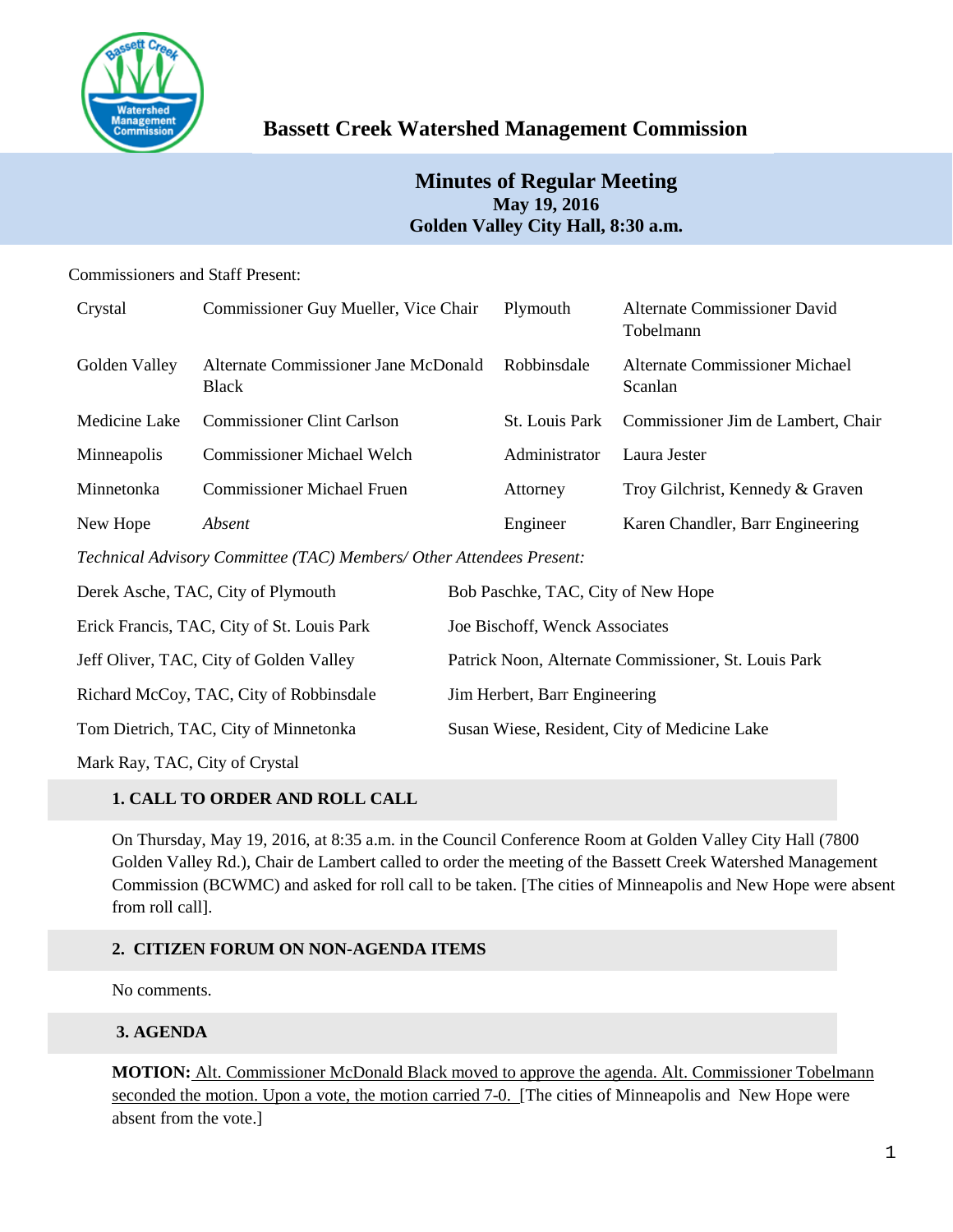#### **4. CONSENT AGENDA**

**MOTION:** Commissioner Mueller moved to approve the consent agenda. Alt. Commissioner McDonald Black seconded the motion. Upon a vote, the motion carried 7-0. [The cities of Minneapolis and New Hope were absent from the vote.]

[The following items were approved as part of the consent agenda: the April 21, 2016, Commission Meeting Minutes, the May 2016 Financial Report, the payment of invoices, agreement with Metropolitan Council for participation in Citizen Assisted Monitoring Program, accept and authorize distribution of Fiscal Year 2015 Financial Audit, and set summer Technical Advisory Committee meeting.]

The general and construction account balances reported in the May 2016 Financial Report are as follows:

| <b>Checking Account Balance</b>            | \$714,512.60       |
|--------------------------------------------|--------------------|
| TOTAL GENERAL FUND BALANCE                 | \$714,512.60       |
| TOTAL CASH & INVESTMENTS ON-HAND (5/11/16) | \$3,205,492.12     |
| CIP Projects Levied – Budget Remaining     | $(\$4,312,906.12)$ |
| <b>Closed Projects Remaining Balance</b>   | (\$1,107,414.00)   |
| 2012-2015 Anticipated Tax Levy Revenue     | \$10,213.74        |
| 2016 Anticipated Tax Levy Revenue          | \$1,222,000.00     |
| <b>Anticipated Closed Project Balance</b>  | (\$124,799.74)     |

#### **5. BUSINESS**

[Commissioner Welch arrives.]

#### **A. Consider Approval of Recommendations from Technical Advisory Committee on Responsibilities and Funding Mechanisms for Rehabilitation and Replacement of Flood Control Project Features**

Commission Engineer Chandler provided background information on the Flood Control Project (FCP) and reported that the TAC recently developed recommended policies regarding the future funding mechanisms and responsible parties for the long term maintenance, repair, and possible replacement of project components. She reported that the FCP is a series of structures that were constructed between 1987 and 1996 (except for the tunnel which was constructed in 1979). She noted the FCP components include the Bassett Creek tunnel, control structures, and road crossings, all regularly inspected by the Commission. Engineer Chandler then walked through the recommendations from the TAC.

Commission Engineer Chandler noted (under recommendation 1), that the TAC recommends more frequent tunnel inspections. There was discussion about the frequency of the inspections and if the City of Minneapolis or the Commission would pay for additional inspections. It was noted the TAC didn't discuss funding of the inspections, which are currently a Commission expense. Administrator Jester wondered if the Commission could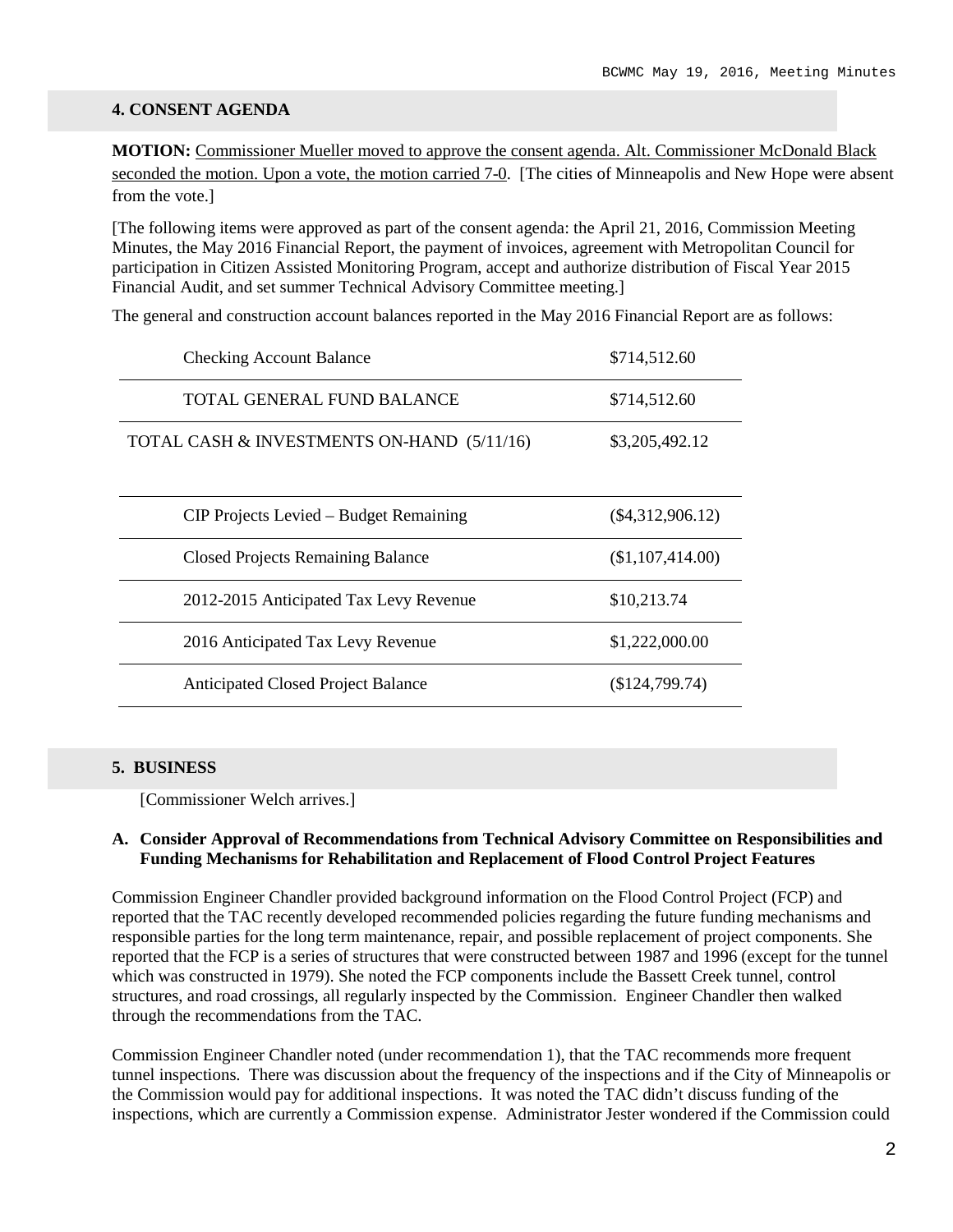negotiate with the City to fund added inspections at the point at which the additional inspection is requested or planned. After discussion, this item was sent back to the TAC and/or staff to refine.

There was consensus on the Commission to accept TAC recommendations 2 – 6 of the memo including the following: cities formally report maintenance and repair actions on FCP features; the Commission rely on inspection and maintenance program to identify when major repairs, rehabilitation, or replacement will be needed; the Commission add major FCP repair, rehabilitation, and replacement projects to the CIP (which may require a plan amendment); the Commission maintain the FCP Emergency Repair Fund and Long-Term Maintenance Fund as two separate funds; and the Commission require member cities to perform initial response to emergencies concerning FCP features.

Regarding funding of major work, there was discussion about possible grant funding and the fact that the Commission should discuss with Hennepin County staff the possibility of major rehabilitation or replacement projects being part of future CIP projects.

There was discussion on recommendation 7 regarding who will maintain FCP components at road crossings. Mr. Asche wondered if current FCP agreements between the cities would need to be revised to incorporate the recommended policy requiring cities to maintain all FCP road crossings and their conveyance structures unless the Commission directed a reconstruction of a road crossing. After discussion, the Commission directed staff to investigate the recommendation's impact on existing agreements and to consider using a subcommittee that includes the Commission's Legal Counsel, Administrator, Engineer, and Minneapolis TAC and Commission members.

There was discussion on recommendation 8 which aimed to clarify the meaning of the terms "routine" and "major" maintenance in policies 20 and 24 in the Watershed Management Plan. There was a question about whether past maintenance costs could inform future funding needs in order to plan for future costs. Engineer Chandler noted the TAC did not consider that question and agreed the spending and replacement levels of the Long Term Maintenance Fund should be analyzed. There was also concern, from Commissioner Welch, that dramatically expanding the use of the capital improvement program funds through an annual levy may become unsustainable. There were enough concerns among Commissioners about the future funding needs that staff and TAC were asked to provide further detail and bring a revised recommendation and/or more detail to a future Commission meeting.

**MOTION:** Alt. Commissioner Scanlan moved to approve recommendations  $2 - 6$  in the TAC memo on "Responsibilities and Funding Mechanisms for Rehabilitation and replacement of Flood Control Project Features" dated May 11, 2016. Alt. Commissioner McDonald Black seconded the motion.

Discussion: Chair de Lambert noted that consideration should be given to the impact of Atlas 14 on stormwater management and flood levels. Commissioner Welch noted that climate change resiliency can and should be studied by the Commission and Mr. Oliver noted that climate change resiliency is an optional chapter in the city's comprehensive plan. Chair de Lambert also expressed concern that future levy requests may be denied by the County.

Upon a vote the motion carried 7-1 with a nay vote from Minneapolis and all others voting aye. [City of New Hope was absent from the vote.]

[Commissioner Carlson departs.]

#### **B. Consider Allowing Major Maintenance of Ponds Along Trunk System to be Included in Capital Improvement Program (Winnetka Pond on North Branch as Example)**

Administrator Jester reminded the Commission that on two occasions a Crystal resident had attended a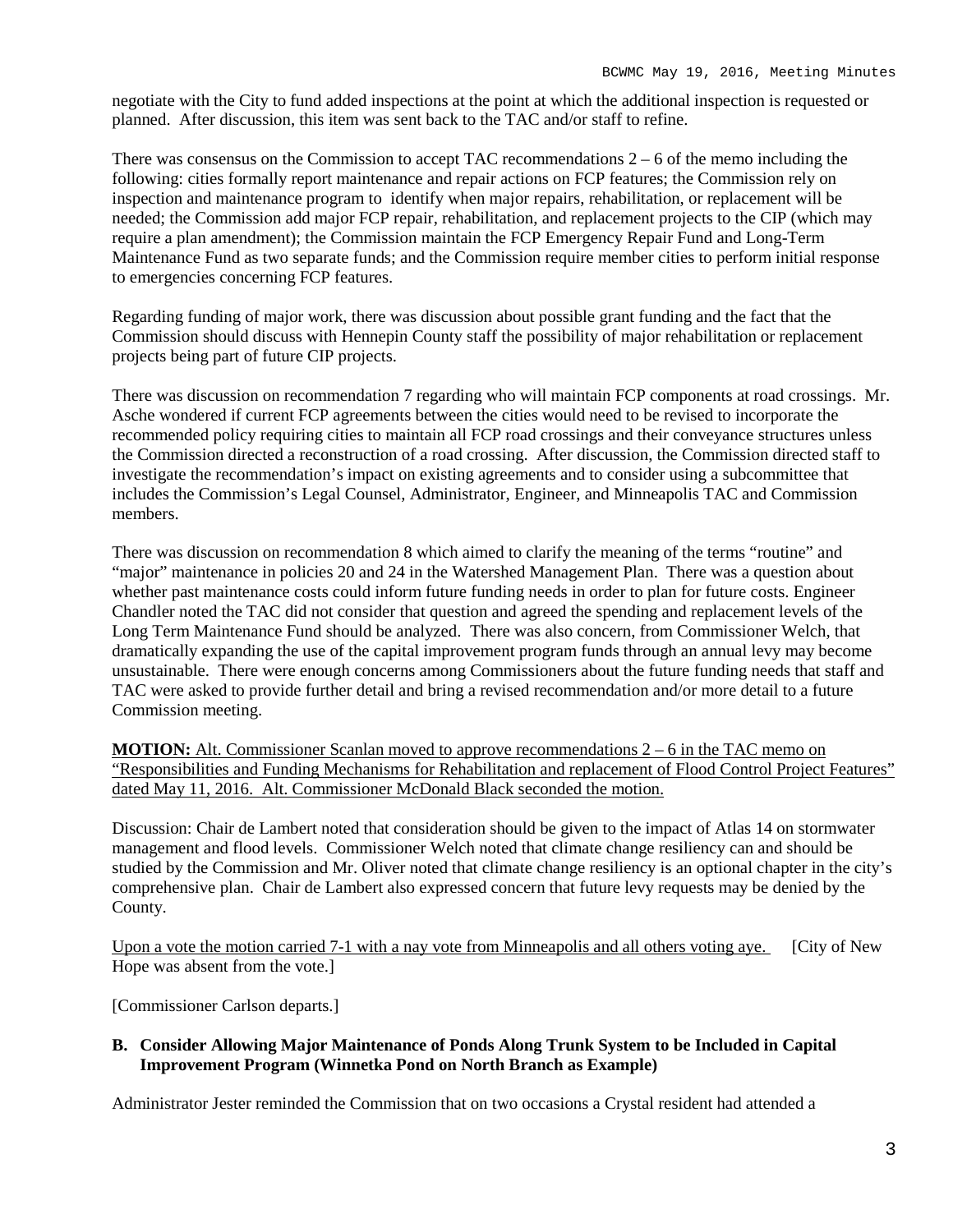Commission meeting and expressed concern about sedimentation in Winnetka Pond. She reported that because the CIP project slated for 2018 includes dredging another pond in Crystal, Bassett Creek Park Pond, staff wondered if it would be appropriate to add dredging Winnetka Pond (which is part of the BCWMC Trunk System) to that project. She noted that while dredging ponds along the Trunk System meets the "gatekeeper" questions for CIP projects such as 1) being on the trunk system; and 2) improving water quality of a priority waterbody, that adding Winnetka Pond to the 2018 project would set a precedent. Administrator Jester that Winnetka Pond be added to the feasibility study proposal to be submitted by the Commission Engineer (at the City of Crystal's request) at the next meeting.

Commissioners asked about the added cost to the feasibility study. Engineer Chandler indicated it would depend on the initial sediment analyses and would be similar to the cost of the study for Bassett Creek Park Pond. Mr. Asche commented that in his experience, ponds in Plymouth Creek need dredging about every 5 years due to the amount of sediment coming from upstream.

Administrator Jester noted the proposal for the feasibility study development could include Winnetka Pond as an alternate with costs shown separately so the Commission could make a decision at that time about whether or not to study the pond along with Bassett Creek Park Pond.

#### **MOTION:** Alt. Commissioner Scanlan moved to include the dredging of Winnetka Pond in the feasibility study proposal for the 2018 CIP project. Commissioner Mueller seconded the motion.

Discussion: The Commission reviewed the map showing several other ponds in the Trunk System and there was discussion about possible contaminants that could be found in ponds. There was concern about expanding the CIP that may either increase the level of the levy or force the Commission to set aside other potential projects. Commission Engineer Chandler noted that it's all about prioritization – all the projects have merit but it's a matter of deciding where best to put funds.

Upon a vote the motion carried 6-1 with a nay vote from Minneapolis and all others voting aye. [Cities of New Hope and Medicine Lake were absent from the vote.]

[Commissioner Carlson returns.]

#### **C. Set Maximum Levy Amount for 2017 Capital Improvement Projects**

Administrator Jester reviewed her recommendation to set the maximum levy for 2017 at \$1,303,600 as shown on the approved 5-year CIP list. She noted that amount includes the second portion of the Northwood Lake Improvement Project and the first half of the Main Stem Erosion Repair Project and the Plymouth Creek Restoration Project. She noted that when the Commission sets the final levy amount in September, it could be lower but not higher than the amount set today.

**MOTION:** Alt. Commissioner Scanlan moved to set the 2017 maximum levy at \$1,303,600. Alt. Commissioner Tobelmann seconded the motion. Upon a vote the motion carried 8-0. [City of New Hope was absent from the vote.]

#### **D. Consider Recommendations from Budget Committee**  i. **2017 Proposed Operating Budget and City Assessments**

As chair of the Budget Committee, Alt. Commissioner McDonald Black presented the proposed 2017 operating budget. She walked through several lines of the "engineering and monitoring" portion of the budget, noting that was where the proposed budget was higher than this year's budget. She noted this included new funding for work in the area of aquatic plant management and/or aquatic invasive species and updates to the XP-SWMM model.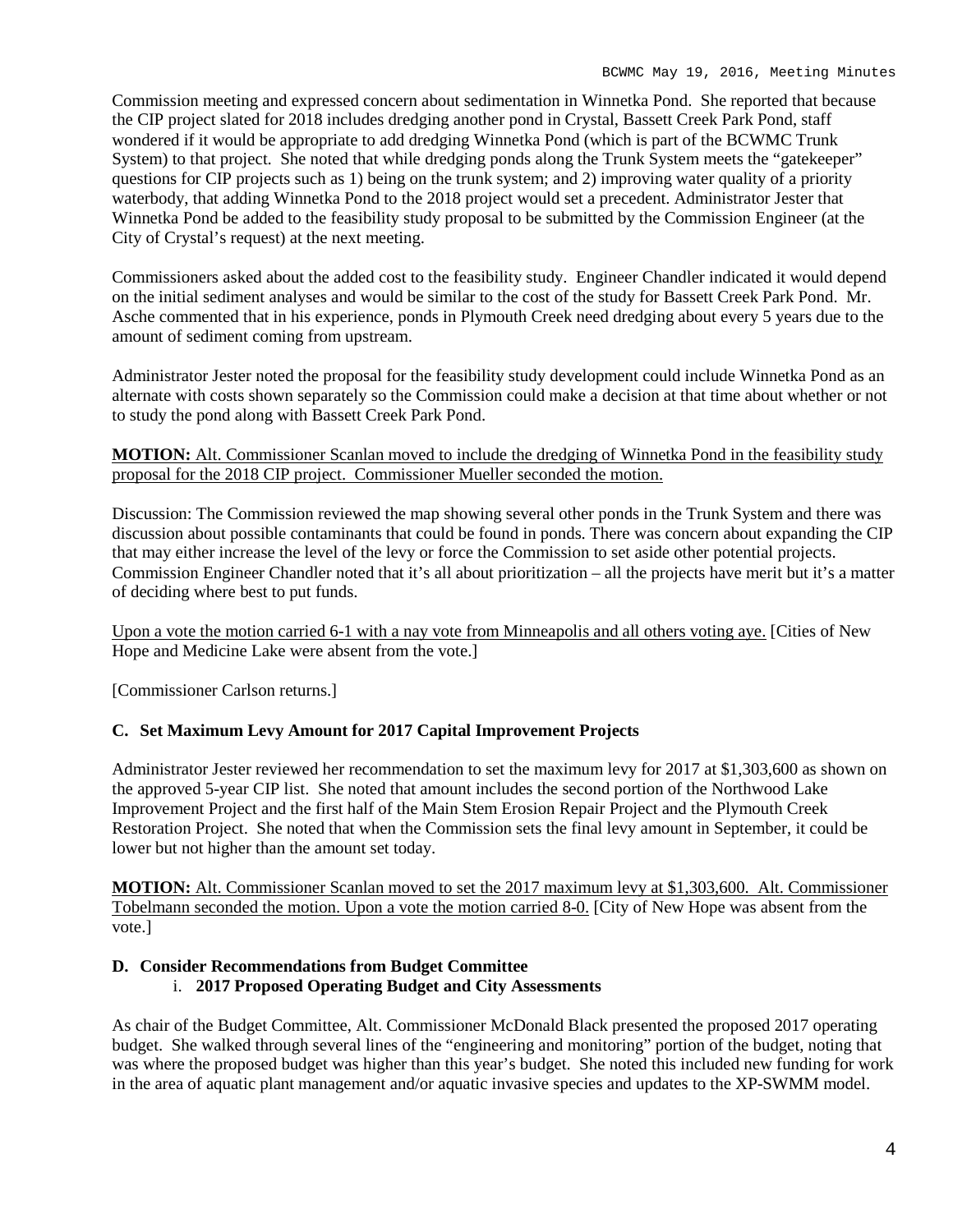Alt. Commissioner McDonald Black then noted that there are several water monitoring tasks proposed for 2017 and that the Budget Committee decided to request proposals from firms in the BCWMC Engineering Pool. She noted the committee recommends using Wenck Associates to perform routine lake monitoring in 2017 and for performing effectiveness monitoring on Schaper Pond. She noted the committee recommended (and Commission Legal Counsel agreed it was not inappropriate) that the Schaper Pond effectiveness monitoring be paid with funds remaining in that CIP project budget. She also noted that the committee originally requested proposals to include a study of Sweeney Lake aeration, but another option was presented in the proposal from Wenck to study the lake for a future alum treatment.

There was some discussion about whether or not the proposal from Barr Engineering and the proposal from Wenck for lake monitoring were quoting the exact same work. Administrator Jester noted the BCWMC monitoring plan is very prescriptive and that the firms based their estimates off that plan. Mr. Bischoff with Wenck indicated the number of samples slated for collection in their proposal was the same as outlined in the monitoring plan.

Commission Engineer Herbert noted that Barr Engineering has been performing water quality monitoring for the Commission for over 40 years, that Barr understands the issues and probably allocated more time for data analysis and reporting in their proposal. He requested that the Commission reconsider using a different firm for monitoring in 2017.

Mr. Oliver noted that there was value in the institutional knowledge of the Commission Engineer and also reminded the Commission that during the Sweeney Lake TMDL development, the Commission made a commitment to study the effects of aeration on the lake. Alt. Commissioner Scanlan noted his concern about using different contractors for different tasks that could result in non-uniform data being collected. Commissioner Welch expressed concern about the possible need for more data analysis if correct/complete analyses aren't performed during the initial study. He also expressed concern about using CIP funds to study Schaper Pond. He noted this probably wasn't an appropriate use of CIP funds; Administrator Jester agreed it was a "stretch" even though the Commission's Closed Project Account Policy language seemed to allow it.

There was further discussion about the use of firms other than the Commission Engineer including comments that that other qualified firms should be able to perform these functions, that other partners including Three Rivers Park District and the Minneapolis Park and Rec Board do some monitoring for the Commission, and the fact that professional services are not part of the "best value purchasing" law.

MOTION: Commissioner Welch moved to approve a proposed operating budget of \$645,600 plus an additional \$32,000 in the water quality monitoring line item for a total proposed budget of \$677,600 and to submit the proposed budget to cities for comment. Alt. Commissioner Scanlan seconded the motion.

Discussion: It was noted that the original committee-recommended budget included a 2% increase in city assessments. There was discussion about whether cities are likely to support a 4% increase in city assessments (which would be the approximate increase with the addition of \$32,000 to the operating budget.) TAC members and Commissioners with some cities including Golden Valley, New Hope, and Minneapolis indicated general support of a 4% increase. TAC members and Commissioners from other cities expressed concern about a 4% increase but acknowledged a 2% increase was appropriate.

Upon a vote the motion carried 5-3 with Minneapolis, Golden Valley, Medicine Lake, Robbinsdale, and Minnetonka voting aye and St. Louis Park, Crystal and Plymouth voting nay. [City of New Hope was absent from the vote.]

#### ii. **2017 Proposed Water Monitoring Activities and Consultants**

There was further discussion about the use of different firms for various monitoring tasks in 2017. Chair de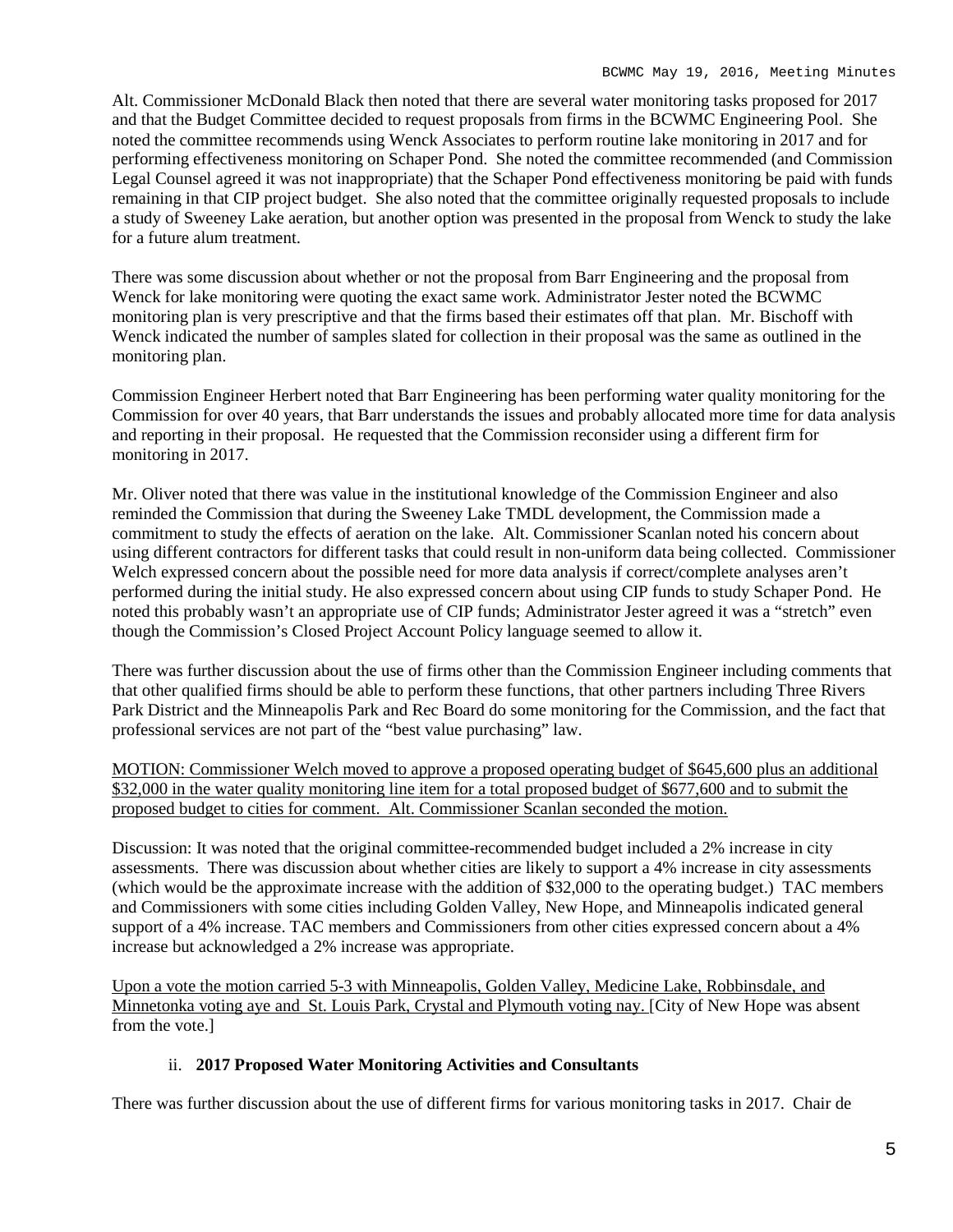Lambert indicated that the use of other vendors was not without precedent, noting that Wenck Associates performs the field work for the Commission on the Bassett Creek WOMP station. It was also noted that the routine lake monitoring is straightforward work.

MOTION: Commissioner Welch moved to approve the Budget Committee's recommendation on the 2017 water monitoring activities with the exception of using operating budget rather than CIP funds for the Schaper Pond effectiveness monitoring. Commissioner Mueller seconded the motion.

Discussion: There was discussion about the uncertainty that remains regarding what kind of study to perform on Sweeney Lake. There was consensus that the TAC should consider the 2017 water monitoring projects, budgets, and consultants at its next meeting on June  $28<sup>th</sup>$  and bring a recommendation to the Commission.

Commissioner Welch withdrew his motion. Commissioner Mueller concurred. Motion withdrawn.

#### **E. Consider Acceptance of Restoration Plan for Unpermitted Wetland Fill at 1143 South Shore Drive, Medicine Lake**

Commission Engineer Chandler briefly described the situation with unpermitted wetland fill on a property in the City of Medicine Lake. She reminded Commissioners that the BCWMC is the Local Government Unit (LGU) for administering the Wetland Conservation Act in Medicine Lake. She reported that the landowner is cooperating and agreed to restore the wetland area. She recommended conditional approval of the wetland restoration plan as presented. Commissioner Carlson further described the situation at the property and thanked Mr. Asche for his help with the logistics of determining a course of action, initially. There was a question about which entity should collect funds to cover WCA administration costs from the landowner. Administrator Jester noted she was planning to invoice the City of Medicine Lake for the Commission's WCA work. Commission Legal Counsel and Commissioner Welch agreed that the LGU (the BCWMC in this case) should collect the funds directly from the landowner.

**MOTION:** Commissioner Welch moved to require the landowner to apply for a wetland replacement plan and to comply with all associated processes including filing a declaration of restrictions and covenants and to cover costs as allowed by the Wetland Conservation Act. Alt. Commissioner Scanlan seconded the motion.

Discussion: Engineer Chandler noted that actual enforcement action was not being sought because the landowner was cooperating, hired a professional wetland firm and provided a wetland delineation and restoration plan. Commissioner Welch indicated that the proper legal framework should be used. There was brief discussion on how the Commission could recoup WCA-related expenses from the landowner.

Upon a vote the motion passed 7-0 with Robbinsdale abstaining from the vote. [City of New Hope was absent from the vote.]

#### **F. Receive Update on Plans for Watershed Tour**

Administrator Jester reported that the tour, which is scheduled for the afternoon of June  $21^{st}$ , will leave from Golden Valley City Hall. She noted that the tour is likely to include the following stops: current Main Stem Restoration Project in Golden Valley, the Fruen Mill site, 2017 Plymouth Creek Restoration Project area, Northwood Lake Improvement Project site, and a demonstration of the macroinvertebrate and habitat monitoring. She noted invitations will go out in the next week.

#### **7. COMMUNICATIONS**

#### **A. Administrator's Report**

Administrator Jester reported that the APM/AIS Committee will hold their first meeting on June  $28<sup>th</sup>$  at 8:30